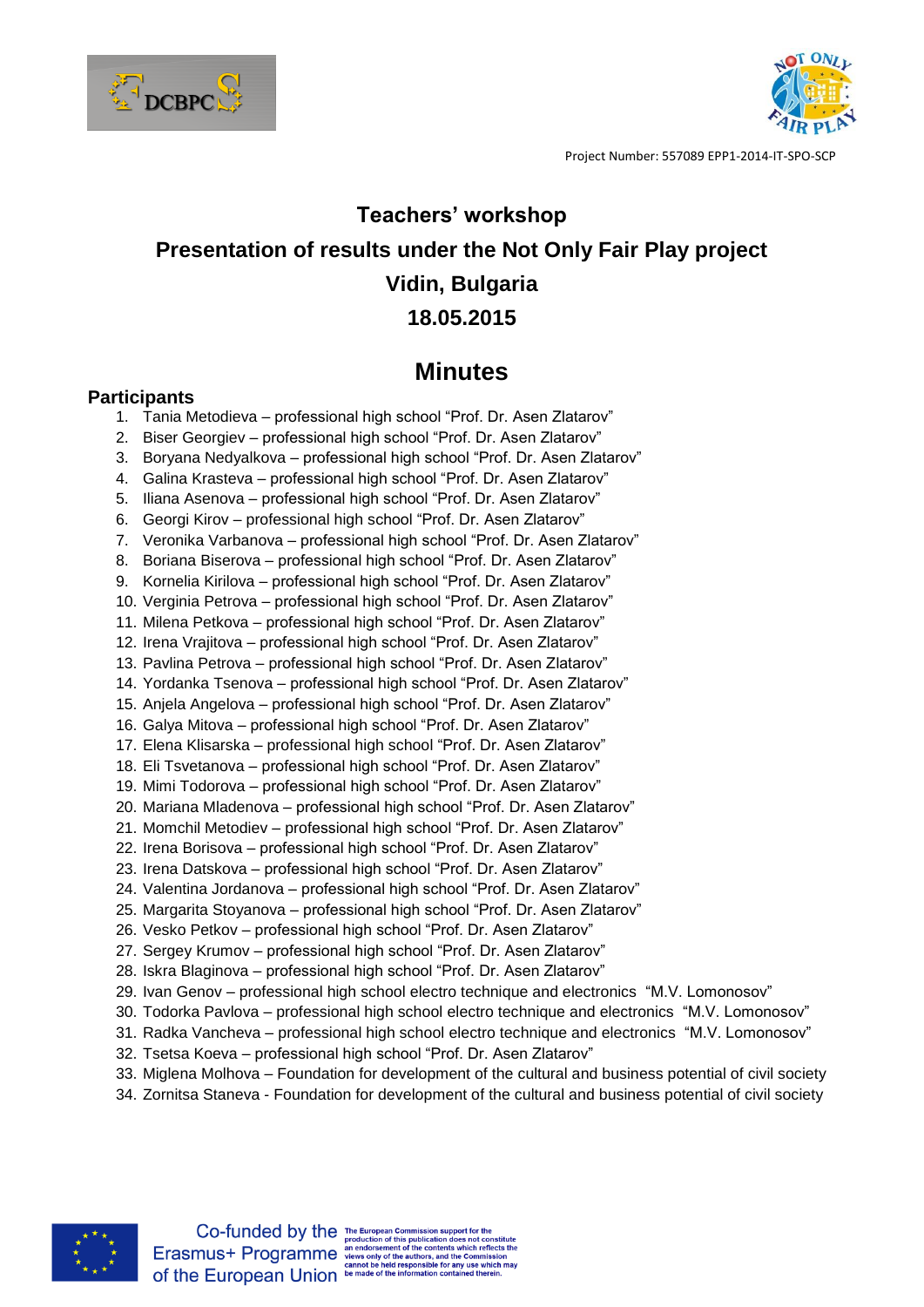



Project Number: 557089 EPP1-2014-IT-SPO-SCP

## **Minutes**

The teachers involved in the workshop were teachers of physical education and teachers of other subjects (geography, history, language teaching, mathematics and others). In total 32 teachers were present – 7 teachers of physical education and 25 teachers of other subjects. All participating teachers were very interested in the workshop and at the time dedicated for discussion they shared their good impressions from the project and the results developed. Some of them expressed the opinion for such initiatives to be made regular in the schools.

The workshop was held for a day (see the agenda attached). The method of work under the workshop consisted of presenting the project aims, activities and results, of project portal and functionality and of the toolkits developed. Some time was envisaged for discussion and for comments of the toolkits developed. Currently 38 comments from headmasters, PE teachers and teachers of other subjects are collected and will be uploaded on the project portal in the due deadlines. In general all comments are positive and teachers find the toolkits helpful in their work. A common opinion shared is that the toolkits are applicable in any school, no matter of its professional profile, which is important in terms of the aims of the project sport to be promoted in every school and to be used as a tool for social inclusion and motivation of students to build a healthier lifestyle and acquire life necessary skills in general.

Specific time in the agenda was dedicated to the planning of the initiative to be organized for the aims of testing the toolkits. It should be pointed out that the methods FDCBPCS (the Bulgarian partner under the project) used for the planning of the testing phase under the project involved not only the direct discussion with teachers under the organized workshop, but also a lot of preparatory work:

- Sending the toolkits to the teachers right after they were translated in Bulgarian for them to be informed about the outputs and have time to think over them;
- Choosing a coordinating teacher from the schools with whom comments about the toolkits, planning of the initiative and organization to be shared in order to ease the process and decrease the time for implementation of this activity;
- Sending regular emails about the work under the project and the expectations from the teachers and schools involved at each step of the project.

With regard to planning the testing phase (sport initiative) during the workshop most time was dedicated to discussing the types of sports to be included in order to cover the aims of the project. As a result it was decided for the sport initiative to be organized in the following way:

- With the participation of teachers, parents and students for students to see some "good examples" of physically active adults, recognizing sport as an important part of their lifestyle;
- With the organization of different kinds of physical activities sports games like football, volleyball, handball, basketball, tennis, but also games, which even competitive to aim more to present sport as fun activity like "board running" (running in teams on wooden boards, connected with ropes – a game requiring good coordination between the team members, strategy developing in terms of moving and synchronization), "running clover" (running in teams, consisting of four people each back to back – a game requiring again good coordination, strategy – who to be the leader and give the running rhythm and direction), "rope pulling", "sack running".
- Stimulating the participants with food and drinks during the day and prizes for the participants for them to remember the event and hopefully the good feelings experienced during doing sport.

It should be pointed out that all teachers, not only the physical education teachers expressed their willingness to participate in the event.

It is also important to be mentioned that during the discussion of the planning, teachers of other subjects expressed their willingness to work more closely with their colleagues, teaching PE. This reaction was provoked from the presentation of the toolkit for integration of sports in the school curriculum and some good